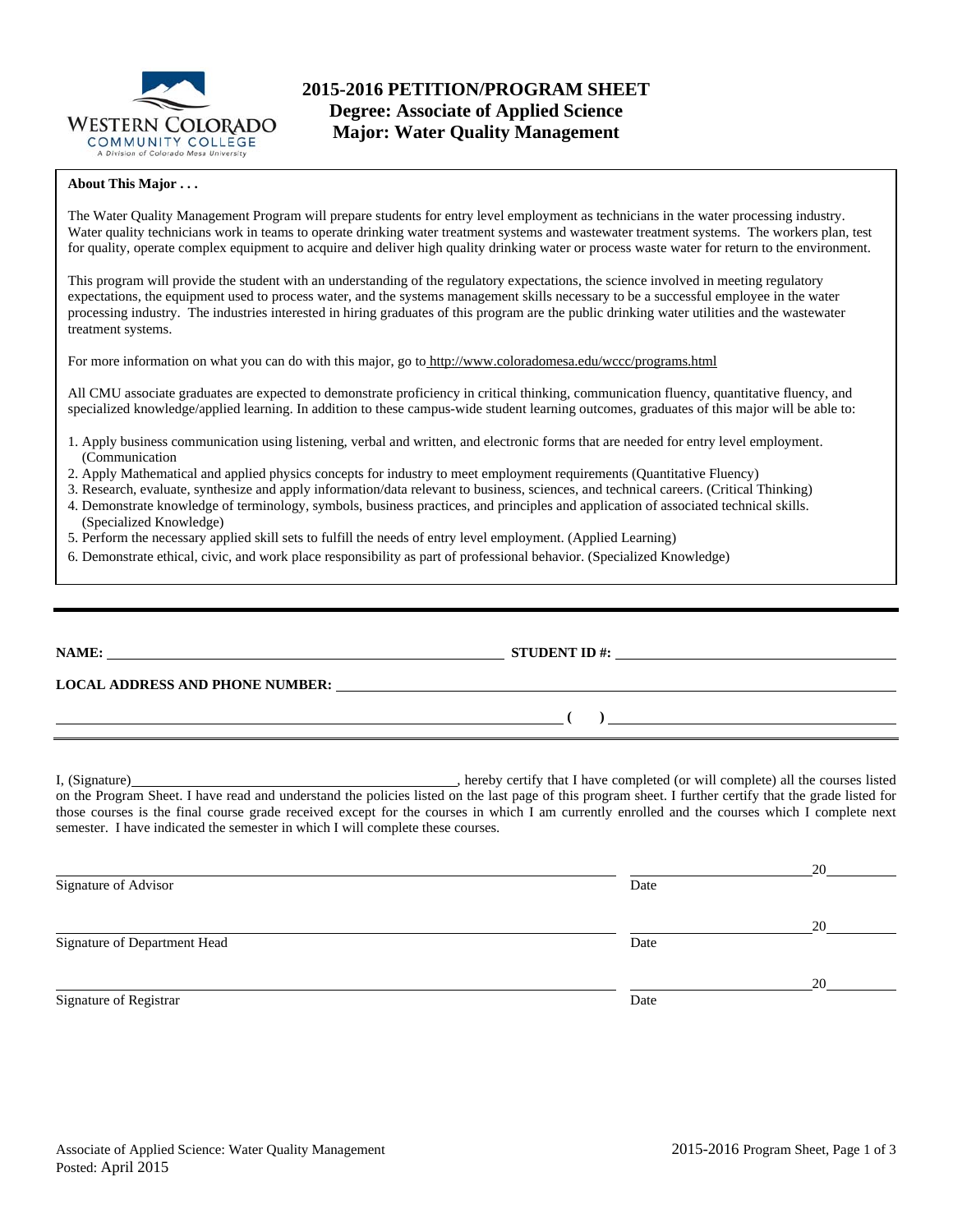### **DEGREE REQUIREMENTS:**

- 68 semester hours total (A minimum of 16 taken at CMU in no fewer than two semesters).
- 2.00 cumulative GPA or higher in all CMU coursework
- A grade of "C" or higher must be achieved in all coursework toward major content area.
- Pre-collegiate courses (usually numbered below 100) cannot be used for graduation.
- A student must follow the CMU graduation requirements either from 1) the program sheet for the major in effect at the time the student officially declares a major; or 2) a program sheet for the major approved for a year subsequent to the year during which the student officially declares the major and is approved for the stud by the department head. Because a program may have requireme specific to the degree, the student should check with the faculty advisor for additional criteria. It is the student's responsibility to be aware of, and follow, all requirements for the degree being pursued. Any exceptions or substitutions must be approved by t student's faculty advisor and Department Head.
- When filling out the program sheet a course can be used only on
- See the "Undergraduate Graduation Requirements" in the catalog for additional graduation information.

### **ESSENTIAL LEARNING REQUIREMENTS** (Minimum 15

semester hours) See the current catalog for a list of courses that fulfill the requirements below. If a course is on the Essential Learning list of options and a requirement for your major, you must use it to fulfill the major requirement and make a different selection within the Essential Learning requirement. The Essential Learning capstone course and corequisite Essential Speech course (required for bachelor's degrees) cannot be used as options for the below requirements.

| Course No Title                                                                                                        | Sem.hrs Grade Term |  |
|------------------------------------------------------------------------------------------------------------------------|--------------------|--|
| <b>Communication:</b> (6 semester hours)<br><b>ENGL 111 English Composition</b><br><b>ENGL 112 English Composition</b> | 3<br>3             |  |
| $-OR-$                                                                                                                 |                    |  |
| <b>ENGL 111 English Composition and</b><br>SPCH 101 Interpersonal Communication or<br>SPCH 102 Speechmaking            | 3<br>3             |  |

| Course No Title     |                                                                                                       |                          | Sem.hrs Grade Term                                                                                 |
|---------------------|-------------------------------------------------------------------------------------------------------|--------------------------|----------------------------------------------------------------------------------------------------|
|                     | <b>Mathematics:</b> (Minimum 3 semester hours)<br>MATH 108 Technical Mathematics<br>(or higher level) | $\overline{\mathcal{A}}$ |                                                                                                    |
|                     | <b>Social Sciences, Natural Science, Fine Arts, or Humanities</b>                                     |                          |                                                                                                    |
|                     | (Minimum 6 semester hours)                                                                            | 3                        |                                                                                                    |
|                     |                                                                                                       |                          |                                                                                                    |
|                     | KINE 100 Health and Wellness<br>KINA $1 \_$ $\_$                                                      | 1                        | <u> 1989 - John Barn Barn, mars a</u><br><u> 1990 - Jan James James Barnett, primeirant et al.</u> |
|                     | <b>ASSOCIATE OF APPLIED SCIENCE: COURSE</b>                                                           |                          |                                                                                                    |
| <b>REQUIREMENTS</b> |                                                                                                       |                          |                                                                                                    |
| (51 semester hours) |                                                                                                       |                          |                                                                                                    |
|                     | <b>CHEM 121 Principles of Chemistry</b>                                                               | 4                        |                                                                                                    |
|                     | CHEM 121L Principles of Chem Lab                                                                      | $\mathbf{1}$             | $\overline{\phantom{a}}$ and $\overline{\phantom{a}}$                                              |
|                     | WQMS 100 Intro to Water Quality                                                                       | 3                        |                                                                                                    |
|                     | WQMS 105 Calculations for WQM                                                                         | 4                        | <u> 1989 - Andrea Station Books, amerikansk politiker (</u>                                        |
|                     | WQMS 106 Mech/Phys Treatment                                                                          | $\mathfrak{Z}$           |                                                                                                    |
| WOMS 109            | <b>Water Distribution</b>                                                                             | 3                        |                                                                                                    |

WQMS 116 Surface Water Treatment 3 WQMS 118 Wastewater Collect Syst 3 WQMS 119 Water Quality Analysis 4 WQMS 227 Utility Management 3 WQMS 212 Drinking Water Regulations 4 PROS 100 Intro to Process Technology 3 PROS 110 Safety, Health, and Environment 3 PROS 210 Pros Tech II: Systems 4 PROS 130 Instrumentation 3 TECI 110 Applied Physics 3

### \*Please see your advisor for requirements specific to this program.